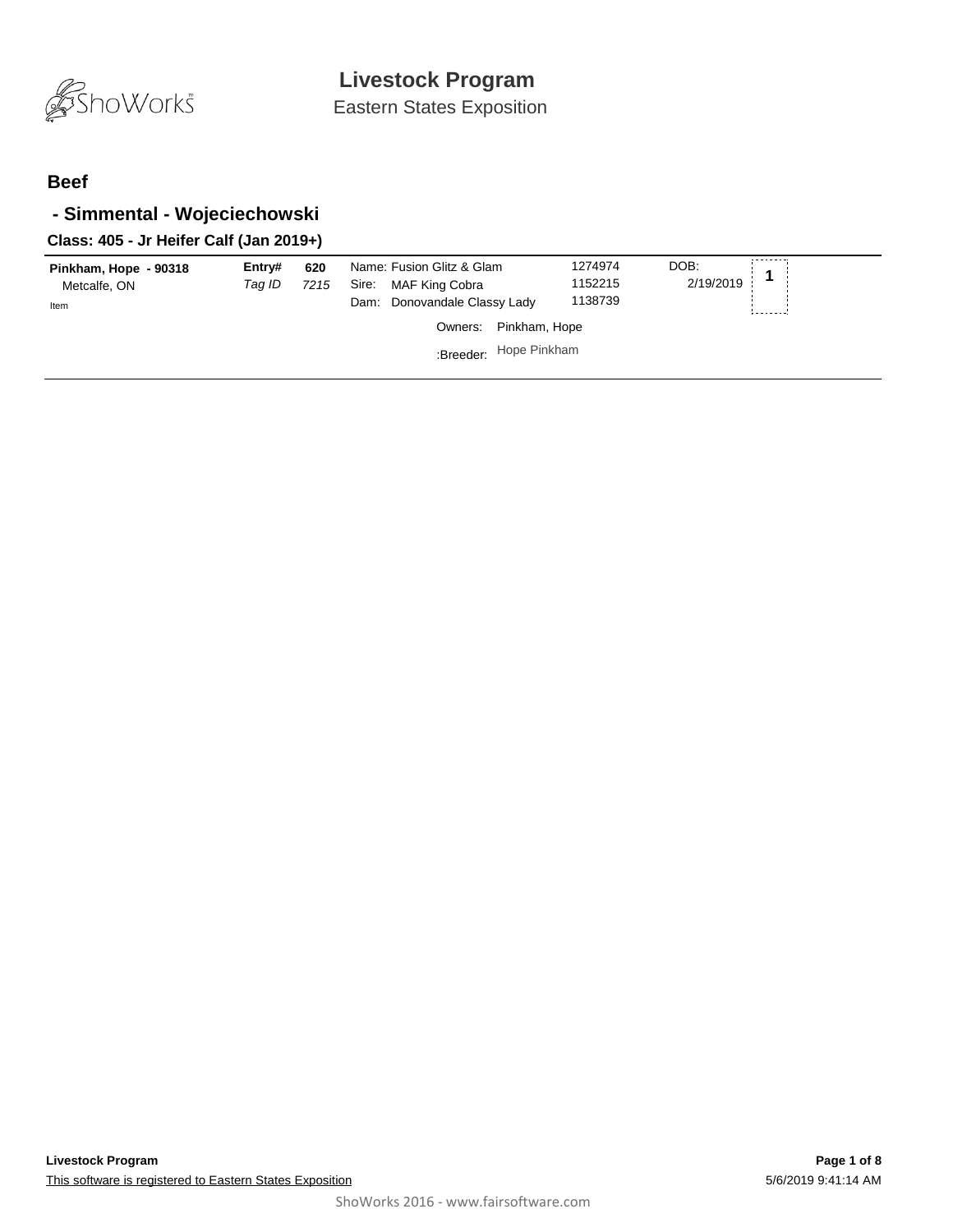

Eastern States Exposition

### **Class: 406 - Sr Heifer Calf (Sept-Dec 2018)**

| SanEmeterio, Molly - 90294<br>Greenville, NY<br>Item | Entry#<br>Tag ID | 256<br>9058  | Name: BPF Hocus Pocus F05<br>WLE Uno Mas X549<br>Sire:<br>PCSC Belmont Steaks Z10<br>Dam:<br>Owners: SanEmeterio, Molly<br><b>Premier Farm</b><br>:Breeder:                    | 3532265<br>2532016<br>2648383 | DOB:<br>6<br>10/9/2018                   |
|------------------------------------------------------|------------------|--------------|--------------------------------------------------------------------------------------------------------------------------------------------------------------------------------|-------------------------------|------------------------------------------|
| Mahaffey, Riley J - 90171<br>Torrington, CT<br>Item  | Entry#<br>Tag ID | 841<br>41477 | Name: Bram/Lusk Beautiful F509<br>W/C Bankroll 811D<br>Sire:<br><b>Bramlets Beautiful Z223</b><br>Dam:<br>Mahaffey, Riley<br>Owners:<br><b>Bramlet Simmentals</b><br>:Breeder: | 3542508<br>3187005<br>2738858 | DOB:<br>3<br>10/4/2018                   |
| Lynch, Riley - 90264<br>Southwick, MA<br>Item        | Entry#<br>Tag ID | 445<br>450   | Name: PBA Nikki<br>4 Star Earthquake<br>Sire:<br>Dam: PBA Belle<br>Lynch, Riley<br>Owners:<br>Riley Lynch<br>:Breeder:                                                         | 3558125<br>2709691            | DOB:<br>7<br>10/1/2018                   |
| Lynch, Haley - 90315<br>Southwick, MA<br>Item        | Entry#<br>Tag ID | 523<br>452   | Name: PBA Kit Kat<br>4 Star Earthquake<br>Sire:<br>Dam: PBA Peanut<br>Owners:<br>Lynch, Haley<br>Haley Lynch<br>:Breeder:                                                      | 3558121<br>2709691<br>3098153 | DOB:<br>8<br>9/28/2018                   |
| Caron, Ashton - 90327<br>Corinna, ME<br>Item         | Entry#<br>Tag ID | 772          | Name: 4 Star Meryl<br>LLSF Pays to Believe ZU194<br>Sire:<br>Dam: 4 Star Miley<br>Caron, Ashton<br>Owners:<br>Four Star Farm<br>:Breeder:                                      | 3539532<br>2659897<br>2530196 | DOB:<br>2<br>9/21/2018<br>Res Calf Champ |
| Hebert, Kara-Lynn - 90215<br>Auburn, MA<br>Item      | Entry#<br>Tag ID | 545          | Name: HFSC Cover Girl HF24<br>CSCX Bandwagon 513A<br>Sire:<br>Dam: HFSC Broker Charm<br>Owners:<br>Hebert, Kara-Lynn<br><b>Hillcrest Farm</b><br>:Breeder:                     | 3486502<br>2757819<br>3033867 | DOB:<br>5<br>9/10/2018                   |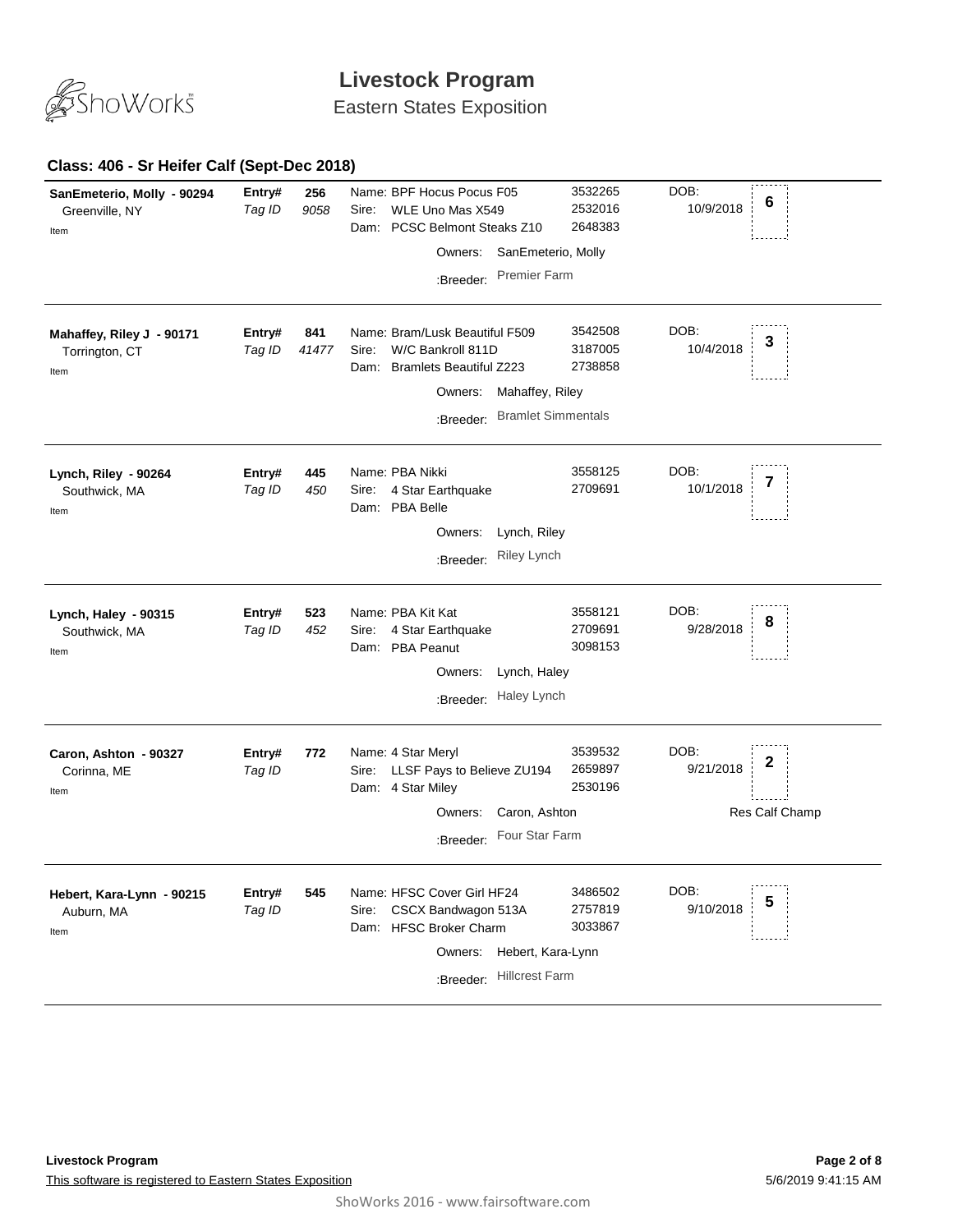

Eastern States Exposition

| Caron, Ashton - 90327<br>Corinna, ME<br>Item    | Entry#<br>Tag ID | 770 | Name: 4 Star Marilyn<br>LLSF Uprising 2925<br>Sire:<br>4 Star Miley<br>Dam:            | 3539531<br>2646300<br>2530196 | DOB:<br>4<br>9/7/2018  |
|-------------------------------------------------|------------------|-----|----------------------------------------------------------------------------------------|-------------------------------|------------------------|
|                                                 |                  |     | Caron, Ashton<br>Owners:                                                               |                               |                        |
|                                                 |                  |     | Four Star Farm<br>:Breeder:                                                            |                               |                        |
| Hebert, Kara-Lynn - 90215<br>Auburn, MA<br>Item | Entry#<br>Tag ID | 551 | Name: CLRWTR Serena F74X<br>HPF Quantum Leap Z952<br>Sire:<br><b>HF</b> Serena<br>Dam: | 3540284<br>2649657<br>2584182 | DOB:<br>9/1/2018       |
|                                                 |                  |     | Hebert, Kara-Lynn<br>Owners:                                                           |                               | Calf & Res Grand Champ |
|                                                 |                  |     | :Breeder:                                                                              | <b>Clear Water Simmentals</b> |                        |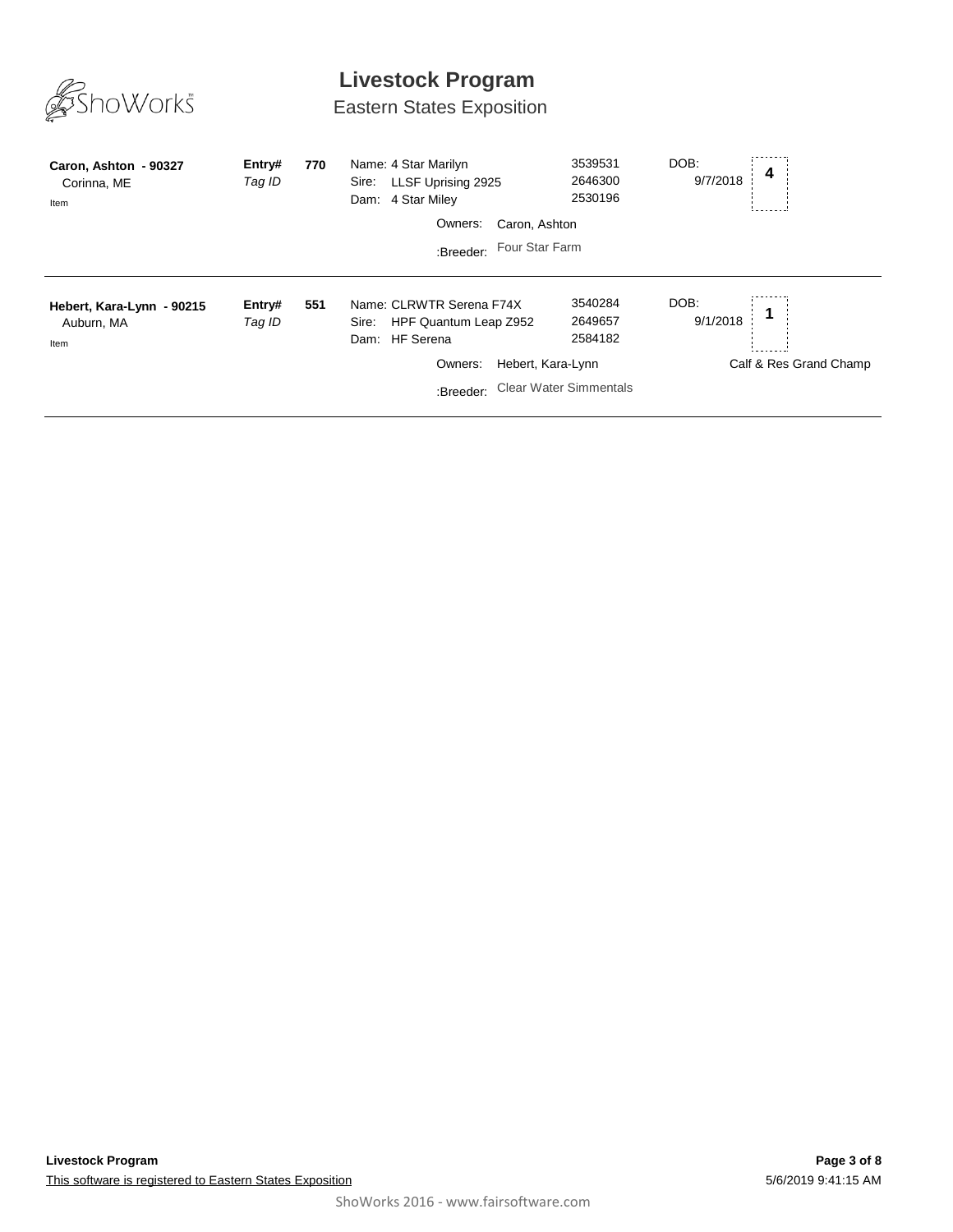

Eastern States Exposition

### **Class: 409 - Summer Yearling (May-Aug 2018)**

| Constantine, Clayton - 338<br>Spencer, MA<br>Item      | Entry#<br>Tag ID | 480<br>6390 | Name: Hartfeld Liner Tsunami<br><b>IPU Liner</b><br>Sire:<br><b>DRD Tulip</b><br>Dam: |                         | 3552266<br>2877839<br>2745608 | DOB:<br>8/23/2018 | 3 |
|--------------------------------------------------------|------------------|-------------|---------------------------------------------------------------------------------------|-------------------------|-------------------------------|-------------------|---|
|                                                        |                  |             | Owners:                                                                               | Constantine, Clay       |                               |                   |   |
|                                                        |                  |             | :Breeder:                                                                             | Constantine             |                               |                   |   |
| Perkins, Madison - 121<br>North Stonington, CT<br>Item | Entry#<br>Tag ID | 308<br>1570 | Name: MCP Rizzo F03<br>CSCX Bandwagon 513A<br>Sire:<br>Dam: B11                       |                         | 3535131<br>2757819<br>3529955 | DOB:<br>6/3/2018  | 2 |
|                                                        |                  |             | Owners:                                                                               | Perkins, Madison        |                               |                   |   |
|                                                        |                  |             | :Breeder:                                                                             | <b>Madison Perkins</b>  |                               |                   |   |
| Forrest, Kamryn - 90245<br>Foster, RI<br>Item          | Entry#<br>Tag ID | 860         | Name: Spittlers Tempo<br>Sire:<br>Dam:                                                |                         |                               | DOB:<br>5/25/2018 |   |
|                                                        |                  |             | Owners:                                                                               | Forrest, Kamryn         |                               |                   |   |
|                                                        |                  |             | :Breeder:                                                                             | <b>Spittlers Cattle</b> |                               |                   |   |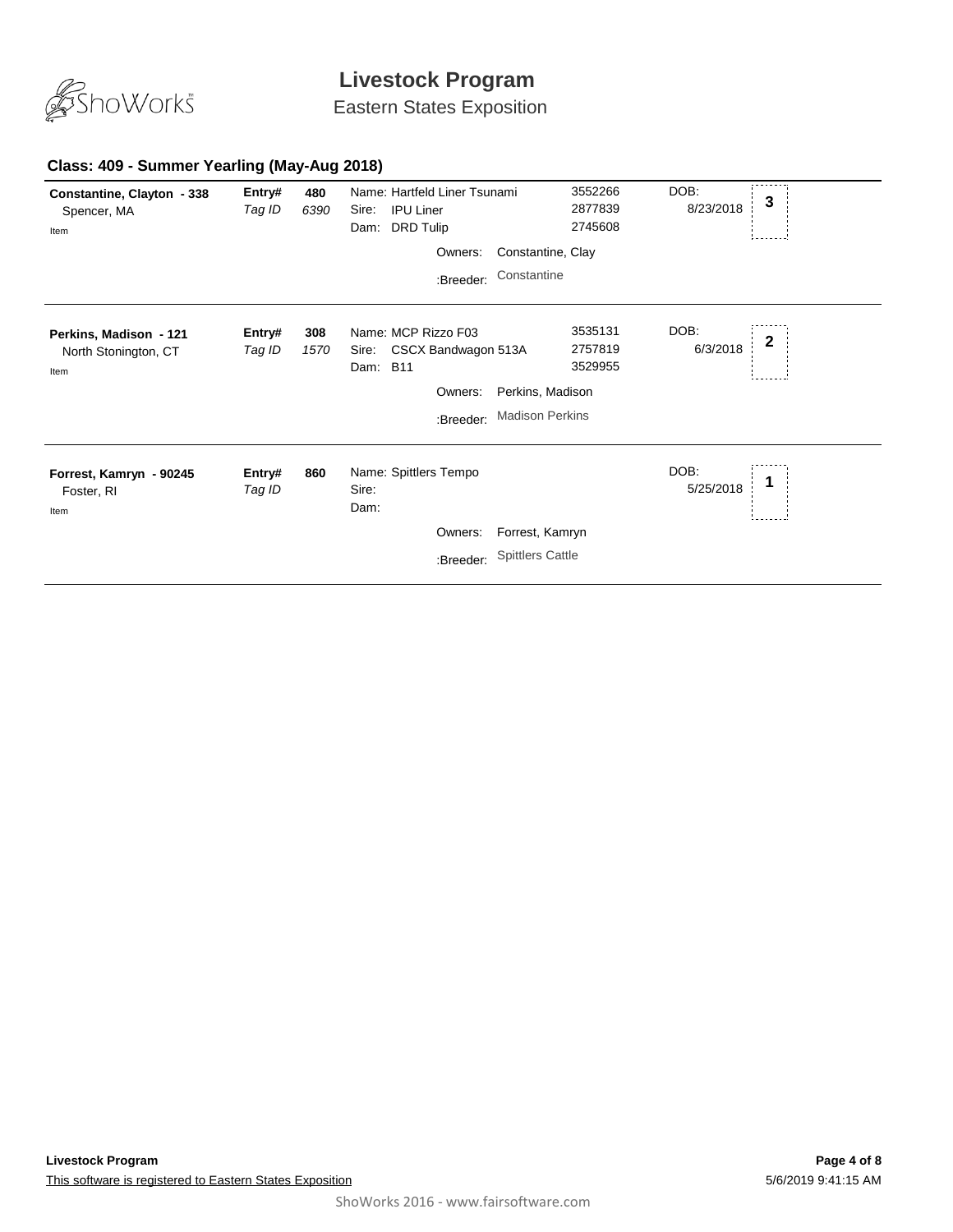

Eastern States Exposition

### **Class: 412 - Spring Yearling (Mar-Apr 2018)**

| Murphy, Gavin - 90214<br>Eagle Bridge, NY<br>Item | Entry#<br>Tag ID | 313<br>872  | Name: LKF Foxy F72<br>WS Stepping Stone B44<br>Sire:<br>Dam: LKF Blondie B6    | 3410697<br>2937803<br>2866255 | DOB:<br>4/7/2018 | 2             |
|---------------------------------------------------|------------------|-------------|--------------------------------------------------------------------------------|-------------------------------|------------------|---------------|
|                                                   |                  |             | Owners:                                                                        | Murphy, Gavin                 |                  | Res Int Champ |
|                                                   |                  |             | :Breeder:                                                                      | Jala A Murphy                 |                  |               |
| Pinkham, Dawson - 90314<br>Metcalfe, ON<br>Item   | Entry#<br>Tag ID | 614<br>7209 | Name: Fusion Fancy Pants<br>SVF Allegiance Y802<br>Sire:<br>Dam: CWSF Abby A16 | 1235979<br>1153070<br>802414  | DOB:<br>4/6/2018 |               |
|                                                   |                  |             | Owners:                                                                        | Pinkham, Dawson               |                  | Int Champ     |
|                                                   |                  |             | :Breeder:                                                                      | Dawson Pinkham                |                  |               |
| Dias, Lily - 136<br>Norton, MA<br>Item            | Entry#<br>Tag ID | 5<br>1539   | Name: Black Jackie<br>SJ Fire Ball B131<br>Sire:<br>Dam: FSF Mocha             | 3439503<br>3090347<br>2769281 | DOB:<br>3/2/2018 | 3             |
|                                                   |                  |             | Owners:                                                                        | Dias, Lily                    |                  |               |
|                                                   |                  |             | :Breeder:                                                                      | Heritage Hills Farm           |                  |               |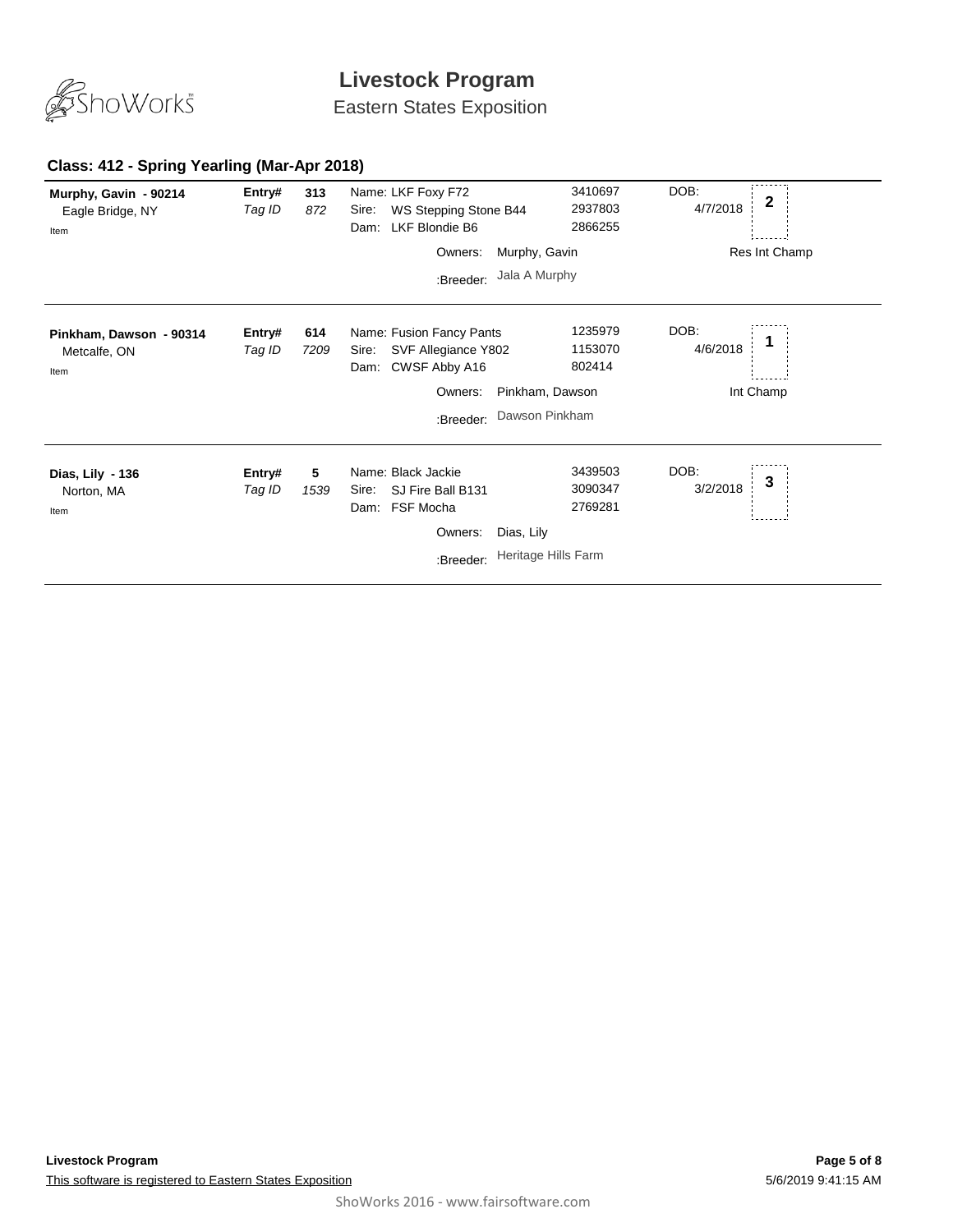

Eastern States Exposition

### **Class: 415 - Jr Yearling (Jan-Feb 2018)**

| [Team/Company], Bryce Raymo Entry#<br>Brome, Qc<br>Item | Tag ID 013147059 Sire: | 367         |               | Name: Ruby NFF Rhythm 898F<br>LLSF Pays To Believe ZU194<br>Dam: Rhythm 418P                  |                                            | 3455526<br>2659897<br>2764833              | DOB:<br>2/20/2018 | 1                      |
|---------------------------------------------------------|------------------------|-------------|---------------|-----------------------------------------------------------------------------------------------|--------------------------------------------|--------------------------------------------|-------------------|------------------------|
|                                                         |                        |             |               | Owners:                                                                                       | Raymond, Bryce                             |                                            |                   | Sr & Grand Champ & 3rd |
|                                                         |                        |             |               | :Breeder:                                                                                     |                                            | Ruby Cattle Co/Nelson Fam Farms            |                   |                        |
| <b>Boal, Colby - 90289</b><br>merrickville, ON<br>Item  | Entry#<br>Tag ID       | 122<br>7924 | Sire:<br>Dam: | Name: Donovandale Fine & Dandy<br>LFE The Riddler 323B<br>MLL Destiny 46D<br>Owners:          | Boal, Colby                                | BPG1239073<br>CA-BPG111874<br>CA-PG1201055 | DOB:<br>2/1/2018  | 2                      |
|                                                         |                        |             |               | :Breeder:                                                                                     |                                            | Donovandale Simmentals                     |                   |                        |
| Chernicki, Caitlyn - 270<br>Hanson, MA<br>Item          | Entry#<br>Tag ID       | 162<br>4509 | Sire:<br>Dam: | Name: LKF Flecko F67<br>W/C Wide Track 694Y<br>LKF Cleopatra C28<br>Owners:                   | Chernicki, Caitlyn                         | 3410705<br>2588250<br>2959622              | DOB:<br>1/26/2018 | 5                      |
|                                                         |                        |             |               | :Breeder:                                                                                     | Jala Murphy                                |                                            |                   |                        |
| Boal, Zoey - 90290<br>merrickville, ON<br>Item          | Entry#<br>Tag ID       | 118<br>148  | Sire:<br>Dam: | Name: Barlee Mirage 6F<br>W/C Loaded Up 1119Y<br>New Trend Mirage 11Y<br>Owners:<br>:Breeder: | Boal, Zoey<br>Jerry Barber                 | BPG1248779<br>CA-BPTG11994<br>CA-BSG744113 | DOB:<br>1/22/2018 |                        |
| Hebert, Kara-Lynn - 90215<br>Auburn, MA<br>Item         | Entry#<br>Tag ID       | 549         | Sire:<br>Dam: | Name: HFSC Fancy HF1<br>CAJS Blaze of Glory<br>Miss Gold Barley<br>Owners:<br>:Breeder:       | Hebert, Kara-Lynn<br><b>Hillcrest Farm</b> | 3390917<br>2939840<br>2871128              | DOB:<br>1/10/2018 |                        |
|                                                         |                        |             |               |                                                                                               |                                            |                                            |                   |                        |
| SanEmeterio, Molly - 90294<br>Greenville, NY<br>Item    | Entry#<br>Tag ID       | 258<br>9055 | Sire:<br>Dam: | Name: BPF Daisy Mae F01<br>TNGL Grand Fortune Z467<br>HPF Daisy Mae A008                      |                                            | 3377604<br>2654876<br>2730784              | DOB:<br>1/8/2018  | 2                      |
|                                                         |                        |             |               | Owners:<br>:Breeder:                                                                          | SanEmeterio, Molly                         | Hudson Pines/Robert & Michelle Canning     |                   | Res Sr Champ           |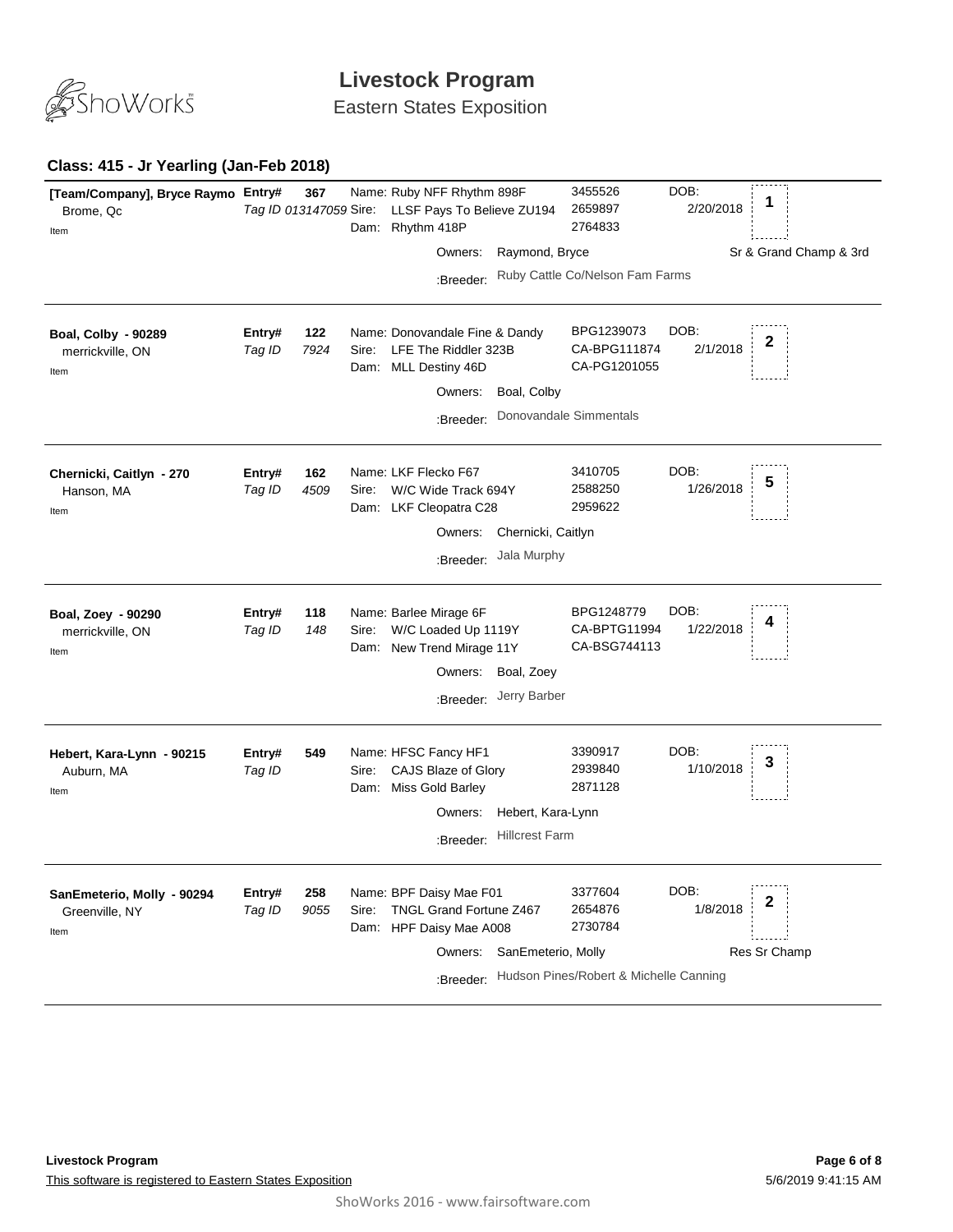

Eastern States Exposition

### **Class: 416 - Sr Yearling (Sept-Dec 2017)**

| Hebert, Kara-Lynn - 90215<br>Auburn, MA<br>Item | Entry#<br>Taq ID | 553 | Name: HFSC Attractive Glamour<br>MR TR Hammer 308A-ET<br>Sire:<br>Hillcrest Miss Shayna<br>Dam: |                       | 3373823<br>2759745<br>2620296 | DOB:<br>9/14/2017 |  |
|-------------------------------------------------|------------------|-----|-------------------------------------------------------------------------------------------------|-----------------------|-------------------------------|-------------------|--|
|                                                 |                  |     | Owners:                                                                                         | Hebert, Kara-Lynn     |                               |                   |  |
|                                                 |                  |     | :Breeder:                                                                                       | <b>Hillcrest Farm</b> |                               |                   |  |